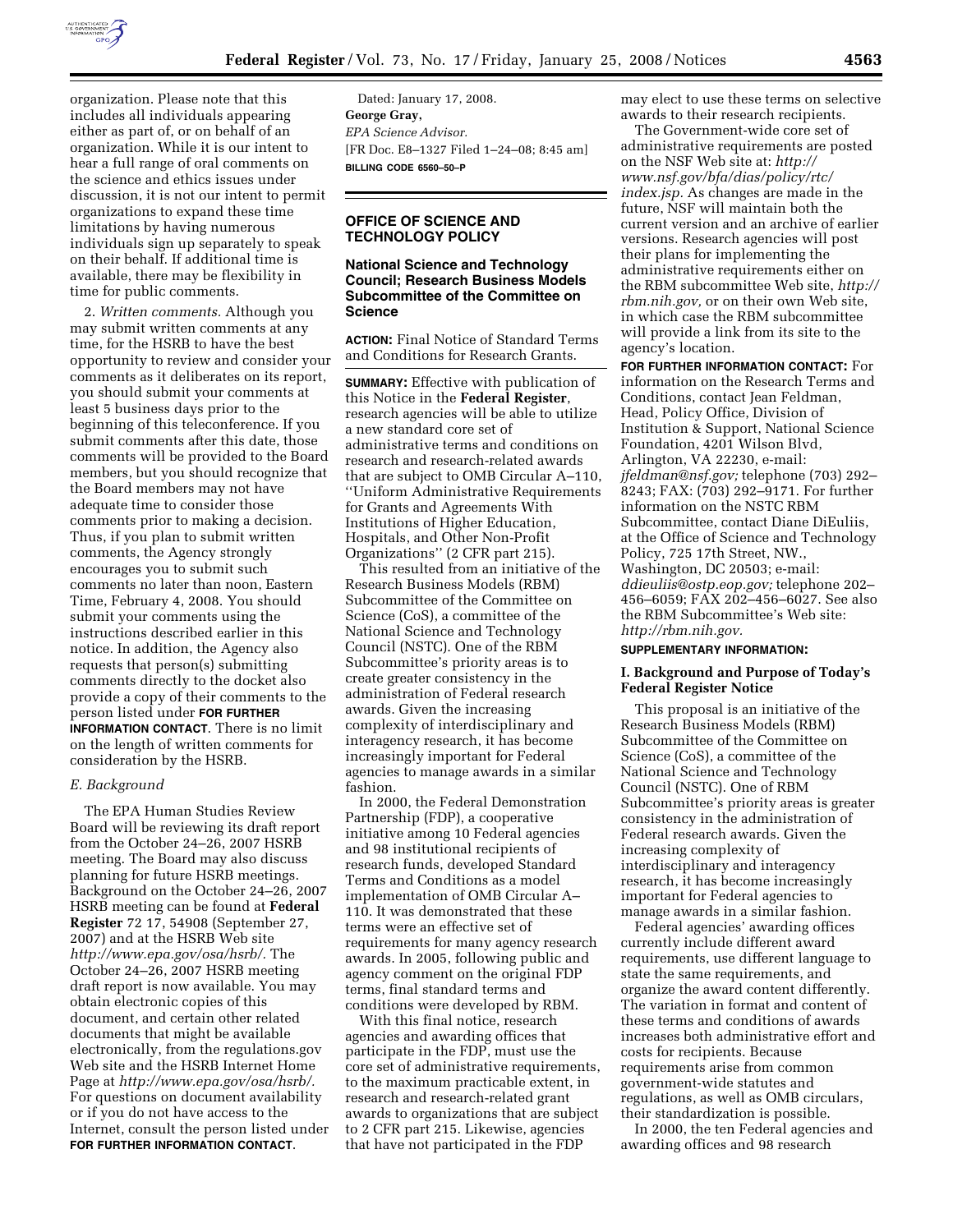institutions that participate in the Federal Demonstration Partnership (FDP) developed a core set of terms and conditions for research grants. Those terms and conditions modeled administrative requirements implementing Government-wide requirements in 2 CFR part 215, ''Uniform Administrative Requirements for Grants and Agreements With Institutions of Higher Education, Hospitals, and Other Non-Profit Organizations'' (OMB Circular A–110). They also included supplementary documents for national policy requirements and requirements that flow down to sub-awards.

In 2003, the RBM Subcommittee asked for public comments on Federal policies and procedures related to business practices that could be changed to improve the efficiency, effectiveness and accountability of the nation's research enterprise. One issue raised was inconsistency in the terms and conditions for different agencies' research grants, as described above. Increased use of the previously developed core set of FDP terms and conditions was suggested as one way to address the issue. The RBM Subcommittee, with the approval of the CoS, therefore undertook an initiative to refine the administrative requirements developed by FDP for Government-wide use. The subcommittee proposed the administrative requirements for comment in the **Federal Register** [70 FR 4159, January 28, 2005].

Public comments were received from a wide variety of respondents, including twelve institutions of higher education; two non-profit organizations; two associations of academic and nonprofit institutions; components of six Federal agencies; and a group of universities that participate in FDP. All comments were considered in developing a final version of standardized administrative terms and conditions. Sixteen of the seventeen public comments strongly supported the overall proposal to create a government-wide standard core set of terms and conditions, citing the advantages of increased consistency in Federal agencies' award terms and reduced administrative burdens and costs. A number of specific issues were raised, and those comments and responses are summarized in Section II. In addition to the changes described, other editorial changes were made to correct typographical errors, to update references to sections of OMB Circulars A–21 and A–122, to conform with recent amendments to those circulars, and to increase readability.

Research agencies and awarding offices participating in the FDP should

use this final core set of administrative requirements, to the maximum practicable extent, in research and research-related grant awards to organizations that are subject to 2 CFR part 215. Those agencies and awarding offices may supplement the core set with agency specific, program specific, or award specific administrative requirements, but should limit supplemental requirements to those that are: (1) Consistent with 2 CFR part 215 or required by a statute that supersedes that part; and (2) necessary for programmatic purposes or good stewardship of Federal funds. Other agencies and awarding offices that are not participating in the FDP are encouraged to replace administrative requirements in awards to organizations that are subject to 2 CFR part 215 with the core set of standard requirements that the RBM subcommittee developed and similarly limit their supplementation of those standard requirements. Research agencies also are encouraged to apply the administrative requirements to cooperative agreements.

In addition to the standard terms and conditions, two additional documents have been developed: Sub-award flowdown requirements and a matrix that contains national policy requirements. These documents are available electronically on the NSF Web site at: *http://www.nsf.gov/bfa/dias/policy/rtc/ index.jsp.* Federal agencies' are encouraged to use these documents as tools to precisely set forth which national policy laws and regulations apply to their recipients, and what requirements flow down to subrecipients in their research grants. Each agency also is encouraged to use the documents that the FDP maintains for national policy requirements and requirements that flow down to subrecipients. An agency may revise the FDP documents as needed for currency, completeness, and applicability to the agency's programs. See section below for implementation guidance issued to agencies.

### **II. Comments and Responses**

*Comment:* One Federal organization suggested that the RBM Subcommittee should work with the Pre-Award Work Group, an interagency group working to implement the Federal Financial Assistance Management Improvement Act of 1999 (Pub. L. 106–107) by developing standard terms and conditions, and restructuring current OMB circulars.

*Response:* Leaders and members of the Pre-Award Work Group were active participants in conceiving and developing the RBM Subcommittee

proposal as the first of two linked initiatives on terms and conditions. The second of the two initiatives, led by the Pre-Award Work Group, ultimately should yield a better solution to standardizing the format and content of all Federal grants and cooperative agreements, including awards for research activities. The second initiative, when completed, would replace the guidance currently in OMB Circulars A–102 and A–110 with standard award terms and OMB guidance to Federal agencies on the use of those award terms. Standard award terms would communicate administrative requirements more clearly to recipients than the current language in the circulars, which often speaks simultaneously to recipients, agency grants policy officials, and/or agency officials who award and administer grants; thus it is not always clear which audience(s) is being addressed. The Pre-Award Work Group's initiative understandably is a longer-term solution because it entails a major restructuring of the current OMB guidance in the circulars.

The RBM proposal cannot realize all of the advantages of the longer-term Pre-Award Work Group initiative because it must operate within the current structure of OMB Circulars A–102 and A–110. Nonetheless, agency staff determined that broadening use of the FDP terms and conditions is worthwhile as an interim approach, pending completion of the Pre-Award Work Group's effort. That judgment was also supported by public comments received in response to the January 2005 **Federal Register** notice. Commenters strongly supported interim use of FDP terms and conditions as a way to increase consistency and reduce unnecessary burdens for the research community. Given that the research community also is an important part of the broader recipient community that ultimately will benefit from the Pre-Award Work Group's initiative, it is notable that commenters also expressed support for completing that longer-term initiative.

*Comment:* A number of commenters offered different perspectives on the following question in the January 2005 **Federal Register** notice: ''Are the terms and conditions easy to use and understand?'' Six universities affirmed that they were easy to use and understand. One of the six, however, attributed this to the fact that they were a long-term FDP participant and therefore very familiar with the terms and conditions. It was suggested that accommodation may need to be made for institutions that were not yet familiar with them. Implicit support for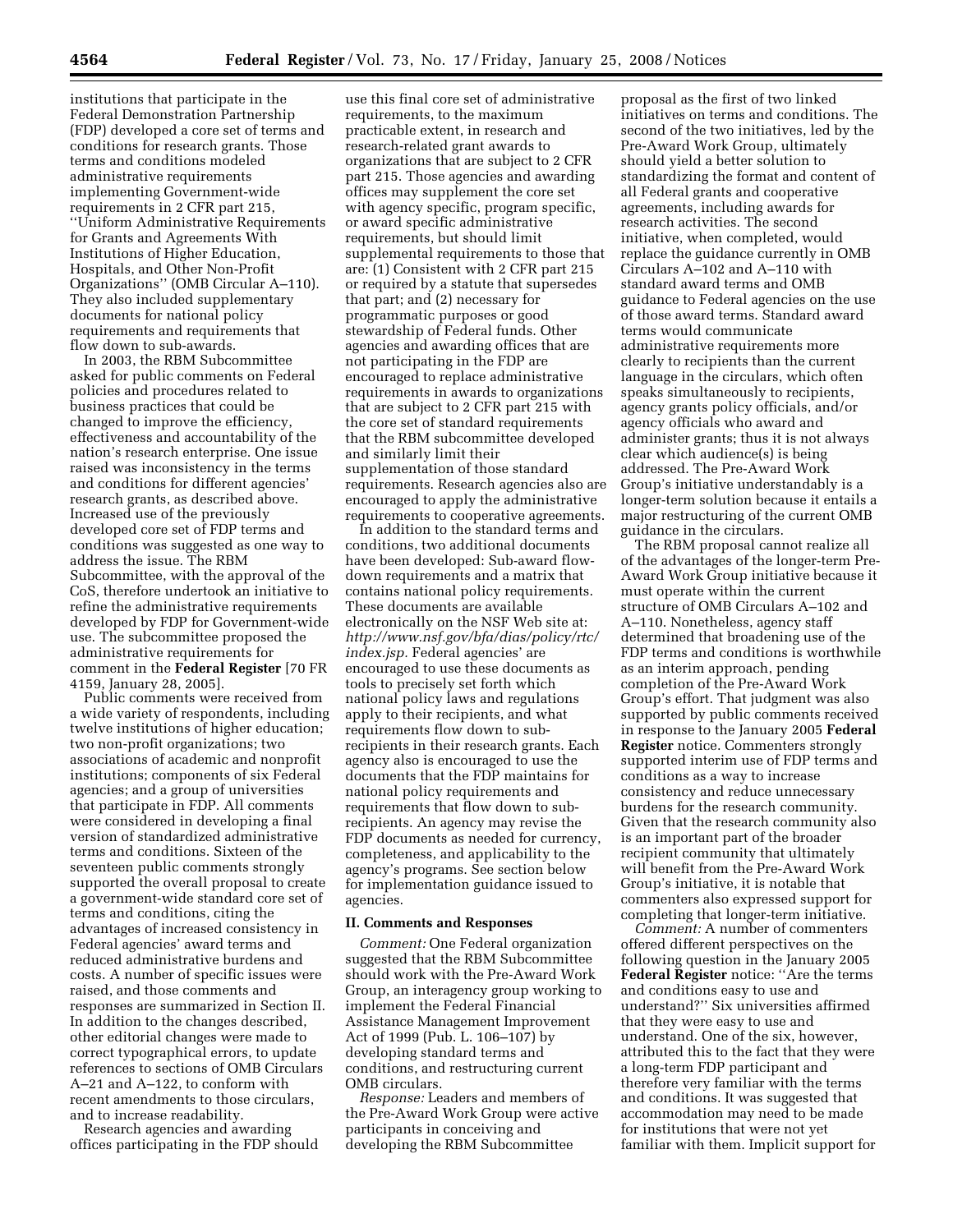that suggestion was provided by comments from two Federal organizations and a nonprofit research organization that are not FDP participants. Uncertainty regarding the interrelationship between the FDP terms and conditions and OMB Circular A– 110 was also noted. The nonprofit organization stated that the administrative requirements would be cumbersome to use because they crossreference OMB Circular A–110 with some "clarifications," rather than maintaining the integrity of the circular and creating a ''generic'' set of supplemental terms. One Federal organization stated that inconsistent wording of the terms and conditions used to incorporate or refer to sections of OMB Circular A–110 could cause confusion about which requirements in the circular applied and which were modified by the terms and conditions. Another Federal agency was unsure how the terms and conditions related to its regulation implementing OMB Circular A–110.

*Response:* New articles 60 and 70 were added and the language that refers to OMB Circular A–110 was revised in Articles 1, 2, 5, 10, 20, 23, 24, 30, 35, 40, 50, 52, 61, and 62 of the terms and conditions, in order to state more clearly how each article implements, rather than clarifies, the corresponding section of the circular. No article in the terms and conditions includes any deviations from OMB Circular A–110. Agencies are bound by their regulations (or other form of implementation) that codified OMB Circular A–110, so there is no potential for the terms and conditions to deviate from an agency's regulation implementing the circular as long as the regulation provides the agency with the same flexibility that is in the circular.

*Comment:* Three comments questioned how the government-wide standard core set of terms and conditions will be maintained after they are established. One commenter urged that a stringent review process in consultation with stakeholders and public comment be developed prior to finalizing changes to the terms and conditions. Two other commenters suggested that the FDP continue to manage the process for future changes.

*Response:* OSTP will review agency implementation plans to ensure a wellmanaged and disciplined process for maintaining the core set of terms and conditions.

*Comment:* One commenter asked if the general terms and conditions that were in effect on the effective date of an award would be applicable throughout the full term of the award. Noting that the terms of an award could otherwise

be changed unilaterally by the awarding agency, without the recipient's knowledge, the commenter further stated that any change in award terms should require a bilateral agreement between the agency and the recipient.

*Response:* In establishing a standard core set of terms and conditions available for use by the research agencies, there is no intention to alter good business procedures that agencies use to make awards or amend their terms. To the best of our knowledge, no agency applies new terms and conditions retroactively to existing awards unless they are required to do so by a Federal statute, Executive Order, or other external requirement. Similarly, at the time of award, or when notified of a prospective amendment to the terms and conditions of an existing award, a recipient can negotiate with the awarding agency. If the agency has no flexibility to alter an award term imposed by an external requirement, or is not otherwise willing to modify the award term, the recipient may elect to decline a new award or terminate an existing one without accepting the amendment. In no case should an agency amend award terms and conditions without a recipient's knowledge.

*Comment:* One commenter recommended adding language in the administrative requirements to Article 4, ''Deviations,'' to require an agency to respond in a reasonable time frame to a recipient's request for a waiver or deviation from a provision of the award terms and conditions.

*Response:* Agree. Two sentences were added to Article 4 to require an agency to notify the recipient within 30 calendar days of receiving a request for waiver or deviation. The notification would inform the recipient whether the request is approved or, if the agency still is considering the request, when the recipient may expect a decision.

*Comment:* One Federal organization recommended revising the definition of ''equipment'' in Article 2 to clarify what requirements apply to an item of property with an acquisition cost that is less than \$5,000, should a recipient establish a lower dollar threshold than the Federally mandated threshold for distinguishing between equipment and supplies. The commenter noted that the proposed definition improperly exempted the item from all of the requirements in Articles 33 and 34 of the award and pointed out that an agency rarely, if ever, has the authority to waive requirements in Article 33 for Federally owned property. The commenter further suggested that an agency should not waive the

requirement in Article 34 for a recipient to account for equipment purchased with Federal funds to ensure that (1) it is not later included as a contribution toward cost sharing under another Federal award; or (2)depreciation or use charges for the item are not included later in a proposal for indirect or Facilities and Administration costs under OMB Circular A–122 or A–21.

*Response:* Agree. The definition of ''equipment'' was revised to clarify that the two requirements apply, as noted by the commenter.

*Comment:* One Federal organization recommended deleting paragraph (a) in the proposed Article 23, ''Cost sharing or matching.'', as it appeared to have been included in anticipation of an amendment to OMB Circular A–110 that was not made. The commenter suggested an appropriate reference would be to a memorandum issued by OMB in lieu of amending the circular (OMB Memorandum M–01–06; ''Clarification of OMB A–21 Treatment of Voluntary Uncommitted Cost Sharing and Tuition Remission Costs;'' January 5, 2001; available at *http:// www.whitehouse.gov/omb/memoranda/ m01–06.html.*)

*Response:* Agree. The paragraph was deleted and a reference was added to the memorandum. We made a conforming change to paragraph (a) of Article 25 by adding a reference to the same OMB memorandum.

*Comment:* Two Federal organizations recommended that paragraph (b)(3) of the proposed Article 25, ''Revision of budget and program plans,'' did not adequately state limits on Federal agency liability related to funding amounts that the recipient and the agency anticipate being available in the future under an award.

*Response:* Agree. The paragraph was revised as recommended.

*Comment:* A Federal organization recommended deleting paragraph (c)(5) in the proposed Article 25, ''Revision of budget and program plans.'' The commenter suggested that the proposed language in the paragraph appeared to waive all prior approval requirements in the cost principles for institutions of higher education, OMB Circular A–21, which contradicted other provisions in Articles 25 and 27 of the terms and conditions.

*Response:* Agree. Paragraph (c)(5) of Article 25 was deleted, the substance of which was addressed elsewhere in Articles 25 and 27.

*Comment:* A Federal organization recommended including in Article 25, ''Revision of budget and program plans,'' the requirement contained in paragraph (k) of section \_\_ .25 of OMB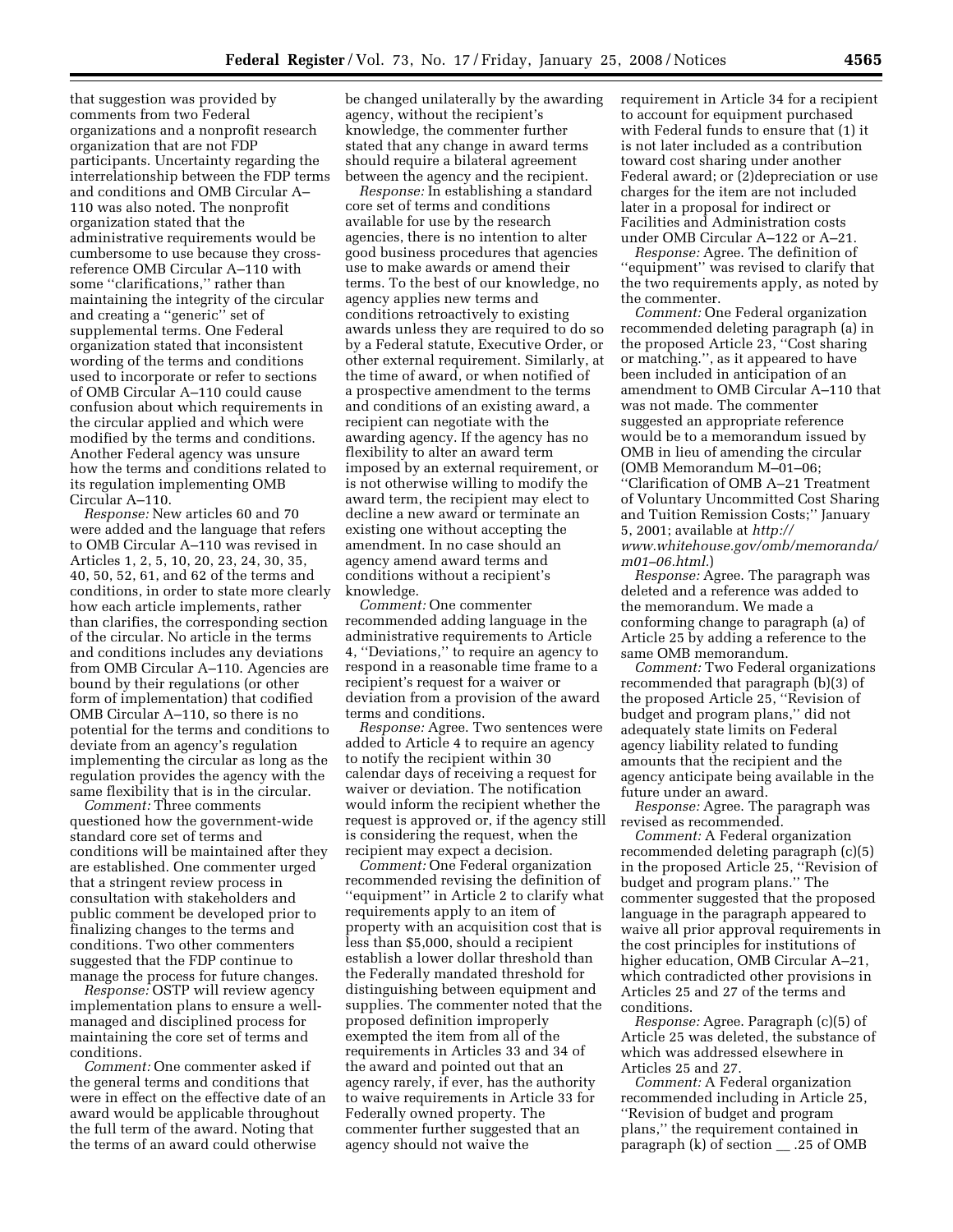Circular A–110 for a recipient to promptly notify the awarding agency if it learns that it will not need all of the funds planned for a project.

*Response:* Agree. A new paragraph (e) to Article 25 was added to implement that paragraph of OMB Circular A–110.

*Comment:* One commenter recommended replacing the word ''phenomena'' in the proposed paragraph (a)(2) of Article 27, ''Allowable costs,'' with ''field of study'' or ''scientific or technical area under study.'' Paragraph (a)(2) contains a clarification to supplement language in OMB Circular A–21, the cost principles for institutions of higher education, that provides guidance for allocation of costs by principal investigators among interrelated research projects. The commenter suggested that ''phenomena'' connoted an end product of a project.

*Response:* No change. Being in the same field of study or scientific or technical area is not sufficiently specific to describe interrelated projects for allocation of costs. The proposed language referring to study of the same ''phenomena,'' or different ''phenomena'' using the same techniques, is appropriate.

*Comment:* One nonprofit organization asked if the intent in the proposed Article 28 was to allow costs associated with production of a final report for a project, even if those costs were incurred after the end of the project period. A Federal organization suggested replacing the phrase ''costs incidental to the production of the final report'' in Article 28 with the phrase ''costs allocable to the production of the final report,'' to be clear that ability to allocate is a condition for the allowance of the costs.

*Response:* In response to the first commenter's question, the intent is to allow the costs for producing a final report that a Federal agency requires under an award. A recipient may incur costs for that purpose after the end of the project period since final reports generally are not due until 90 days thereafter. The wording change suggested by the second commenter was not made.

*Comment:* A nonprofit organization asked that we refer to the appropriate sections of OMB Circular A–122, the cost principles for nonprofit organizations, in Article 32 on real property and in paragraph (c) of Article 34 on equipment. Those articles only referred to OMB Circular A–21, the cost principles for institutions of higher education.

*Response:* The recommended change was made because the administrative

requirements are intended for use in awards to nonprofit organizations, as well as institutions of higher education. For the same reason, in each paragraph that used the term ''Facilities and Administrative costs,'' the term was replaced with ''indirect and Facilities and Administrative costs'' if the paragraph applies to both nonprofit organizations (for which the term ''indirect costs'' is used) and institutions of higher education (for which the term ''Facilities and Administrative costs'' is used).

*Comment:* One commenter suggested that the meaning of ''encumber'' was not clear in the following requirement in paragraph (a)(2)(i) of Article 34: ''The recipient may not encumber the equipment without the approval of the Federal awarding agency.'' The commenter offered that the language in OMB Circular A–110, which also uses "encumber," is clearer.

*Response:* No change. ''Encumber'' also is used in the commercial sector to refer to burdening property with obligations (e.g., through assigning, pledging, leasing, or accepting liens against property, or using it as security). The wording of the requirement in Article 34 is almost identical to the language used in OMB Circular A–110.

*Comment:* A Federal organization recommended dropping paragraph (a) of Article 35, ''Supplies,'' because it appeared to contradict the initial sentence of that Article. The initial sentence said that the requirements in section \_\_ .35 of OMB Circular A–110 applied to supplies acquired under an award. Paragraph (a) then stated that title to supplies would vest unconditionally in the recipient unless agency-specific requirements provided otherwise, which appears to mean that the requirements in section \_\_ .35 do not apply.

*Response:* Agree. Paragraph (a) was deleted.

*Comment:* Two commenters recommended changes to paragraph (e) of Article 40, ''Procurement,'' which concerns reviews of recipients' procurement systems conducted by the Office of Naval Research (ONR). One nonprofit organization suggested broadening the paragraph to recognize other known agency relationships with recipients than just those of ONR, so as not to conflict with the intent of the Single Audit Act. A Federal organization recommended revising the requirement for a recipient to notify ONR of any major change(s) to its procurement system, if the system had been approved previously by ONR. The commenter noted that the wording permitted a recipient to wait to notify

ONR until after it made a change and recommended we instead require the recipient to notify ONR of any proposed major change.

*Response:* The change recommended by the second commenter was made, but not the change suggested by the first commenter because the requirement as written only applies if a recipient's procurement system was reviewed and approved by ONR. Staff are not aware of other cognizant agencies that currently perform reviews of procurement systems of nonprofit research institutions and are aware of other agencies (and research institutions under other agencies' cognizance) having asked ONR to conduct reviews for them.

*Comment:* One commenter recommended that we replace the language on publication of research results in paragraph (a) of Article 51 with language that the National Science Foundation (NSF) includes in its awards. The commenter suggested that the NSF language more clearly defines the recipient's obligations concerning publications, factoring in intellectual property rights, publication costs, and researchers' interests.

*Response:* No change to the core set of terms and conditions. The NSF award term covering publications and data is based on a policy of the National Science Board, the NSF's policy and oversight body. Other agencies have policies that vary from the NSF policy and some have a statutory basis. Therefore, the NSF policy appropriately belongs in an agency-specific award term that supplements the core set of administrative terms and conditions.

*Comment:* One nonprofit and one Federal organization noted that Article 52, ''Financial reporting,'' only informs a recipient about the reporting requirement that applies if payments are made in advance. The nonprofit organization asked if we intended to discontinue requirements that previously applied when a recipient did not request advance payments. The Federal organization recommended adding language about the requirement that applies if payments are made using the reimbursement method.

*Response:* A sentence was added to Article 52 to refer a recipient to the agency-specific terms and conditions for financial reporting requirements that apply if payments are made using the reimbursement method.

*Comment:* A Federal organization recommended removing the last sentence of paragraph (a) in Article 53, ''Retention and access requirements for records,'' from the core set of terms and conditions because it contained a